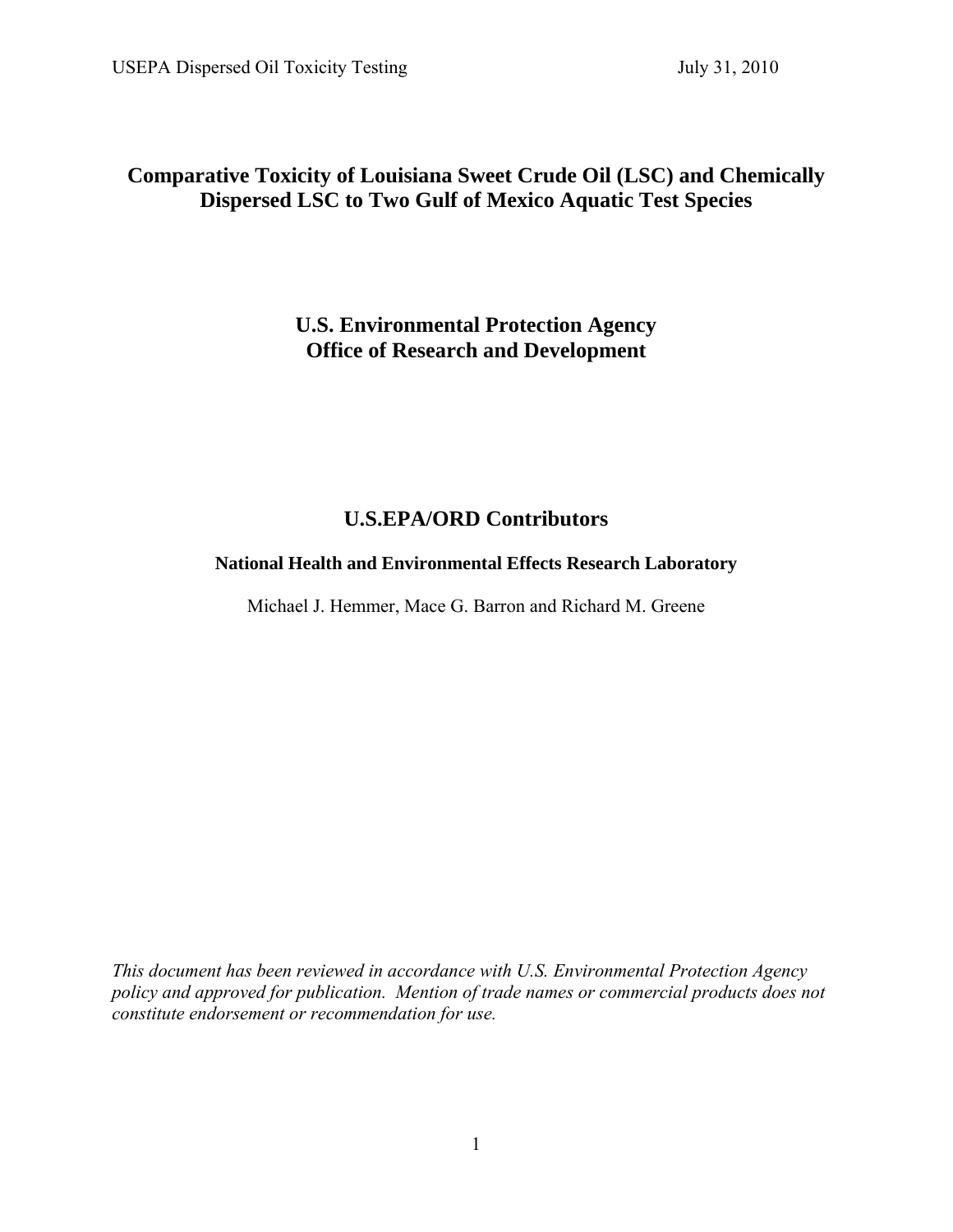## **1. INTRODUCTION**

Large quantities of Louisiana sweet crude (LSC) oil have been released into the Gulf of Mexico since the explosion of the Deepwater Horizon oil exploration platform on April 20, 2010. The use of dispersants in oil spill response involves tradeoffs between effects to the shoreline and effects to pelagic and deep sea environments. In an effort to mitigate the impact of floating oil on sensitive shoreline habitats the decision was made to use dispersants listed on the U.S. Environmental Protection Agency's (EPA) National Contingency Plan (NCP) Product Schedule (EPA 2010a). Dispersants have been applied offshore on the surface as well as underwater at the source of the leak. In an effort to assess options to address this unprecedented event, the EPA conducted independent studies with eight dispersants on the NCP Product Schedule to assess the relative acute toxicity of each dispersant alone, LSC oil alone and dispersant-LSC oil mixtures.

 Toxicity testing to determine the hazards of eight dispersant products has been performed in two phases. Phase one included acute toxicity tests with two Gulf of Mexico aquatic species, and *in vitro* cytotoxicity and endocrine screening assays using human cell lines. These tests were performed with each of the dispersants in the absence of oil. The results of the aquatic toxicity tests generally classified the dispersants as ranging from slightly toxic to practically non-toxic to both test species with the exception of one dispersant found to be moderately toxic to fish (Hemmer et al. 2010). The results of the *in vitro* tests showed that cytotoxicity was only observed at concentrations above 10 ppm, and none of the eight dispersants displayed biologically significant estrogenic or androgenic activity (Judson et al., 2010). Results of the *in vitro* tests were similar to the ecotoxicology tests showing generally low dispersant toxicity.

This report summarizes results of the second phase of testing obtained from acute toxicity tests conducted with LSC only and chemically dispersed LSC using each of eight commercial oil dispersants. The same eight dispersants were tested in both Phase One and Two: Corexit 9500A, Dispersit SPC 1000, JD-2000, Nokomis 3-AA, Nokomis 3-F4, Saf-Ron Gold, Sea Brat #4 and ZI-400. The approach utilized consistent test methodologies within a single laboratory which provided a means to independently assess acute toxicity estimates between LSC and dispersant-LSC mixtures for all eight dispersants.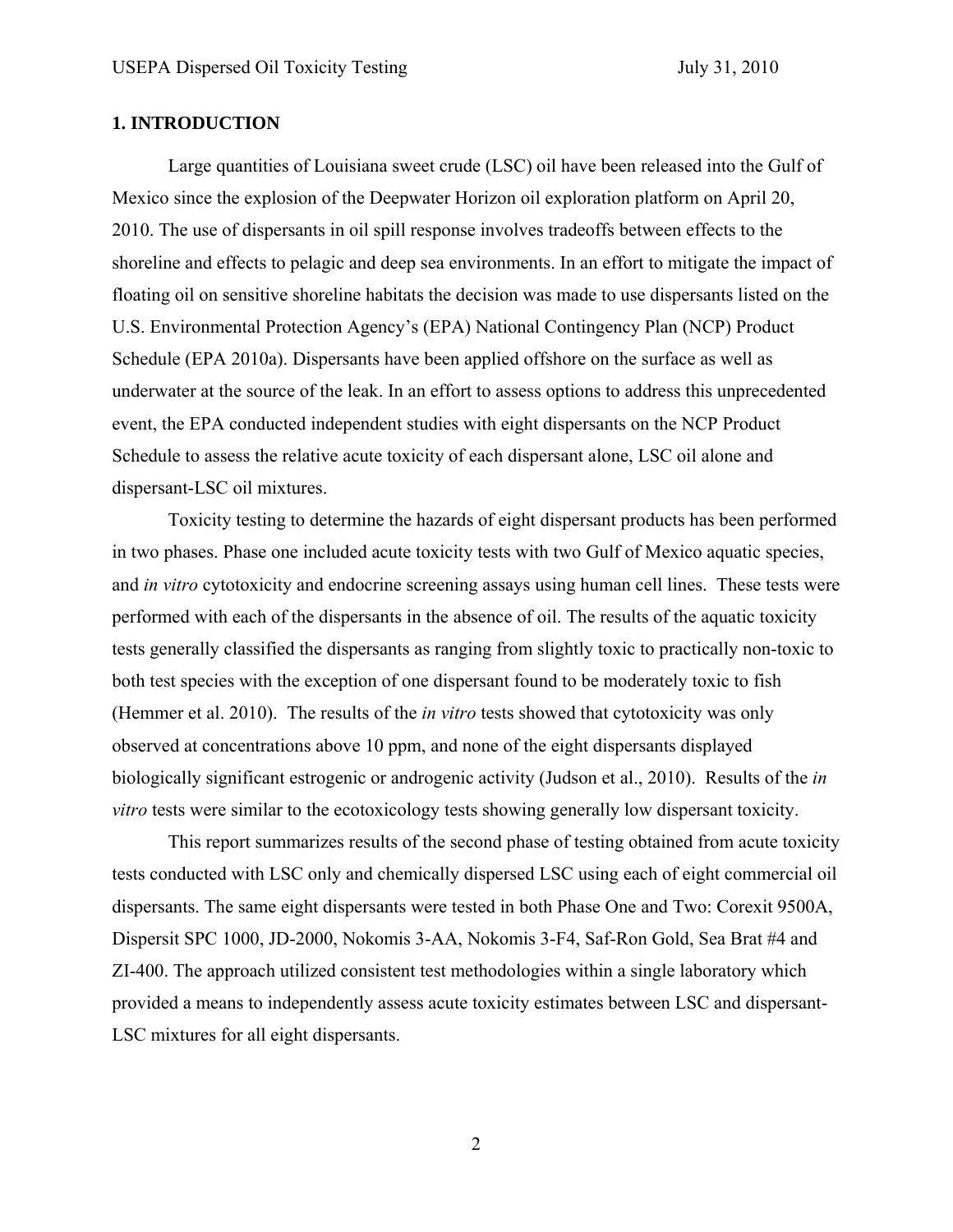## **2. TEST METHODS**

#### 2.1 *Study Design*

In this study the acute toxicity of LSC and dispersant-LSC mixtures was examined using two Gulf of Mexico aquatic species: (1) the mysid shrimp, *Americamysis bahia*, an aquatic invertebrate, and (2) the inland silverside, *Menidia beryllina*, a small estuarine fish. These species are standard test organisms used in a variety of EPA toxicity test methods. The static acute toxicity test methods followed, with slight modification, EPA Test Method 821-R-02-012, *Methods for Measuring the Acute Toxicity of Effluents and Receiving Waters to Freshwater and Marine Organisms* (USEPA, 2002). Reference toxicant tests were performed and reported in Phase One (Hemmer et al., 2010).

Assessment of oil-only and dispersant-oil toxicity was determined using water accommodated fractions (WAFs) of LSC or chemically-enhanced water accommodated fractions (CE-WAFs) of dispersant-LSC as described below. All tests were conducted using an established contract testing laboratory and in compliance with the Good Laboratory Practice regulations as provided in EPA 40CFR160 (USEPA, 40CFR Part 160). Two rounds of testing of the dispersant-oil mixtures were necessary to ensure that test concentrations bracketed the CE-WAF LC50 and met test condition requirements for both mysids and *Menidia*.

## 2.2 *Test Organisms, Oil and Dispersants*

 Larval mysid shrimp were supplied from in-house cultures maintained by the contract testing laboratory using filtered natural seawater. Larval *Menidia* were purchased from Aquatic Biosystems, Inc., Fort Collins, CO, shipped overnight to the testing laboratory and held a minimum of two days prior to testing. Culture and holding conditions for both species were 25ºC and 20 parts per thousand salinity. Mysids were 24-48 hours old and *Menidia* 11 or 14 days old at test initiation. All organisms for a given exposure were within 24 hours of the same age.

 Non-weathered Louisiana sweet crude oil, lot # WP 681 was purchased from RT Corporation, Laramie, WY in 500 ml amber bottles and shipped directly to the testing laboratory. All dispersants were shipped directly from each manufacturer to the contract testing laboratory,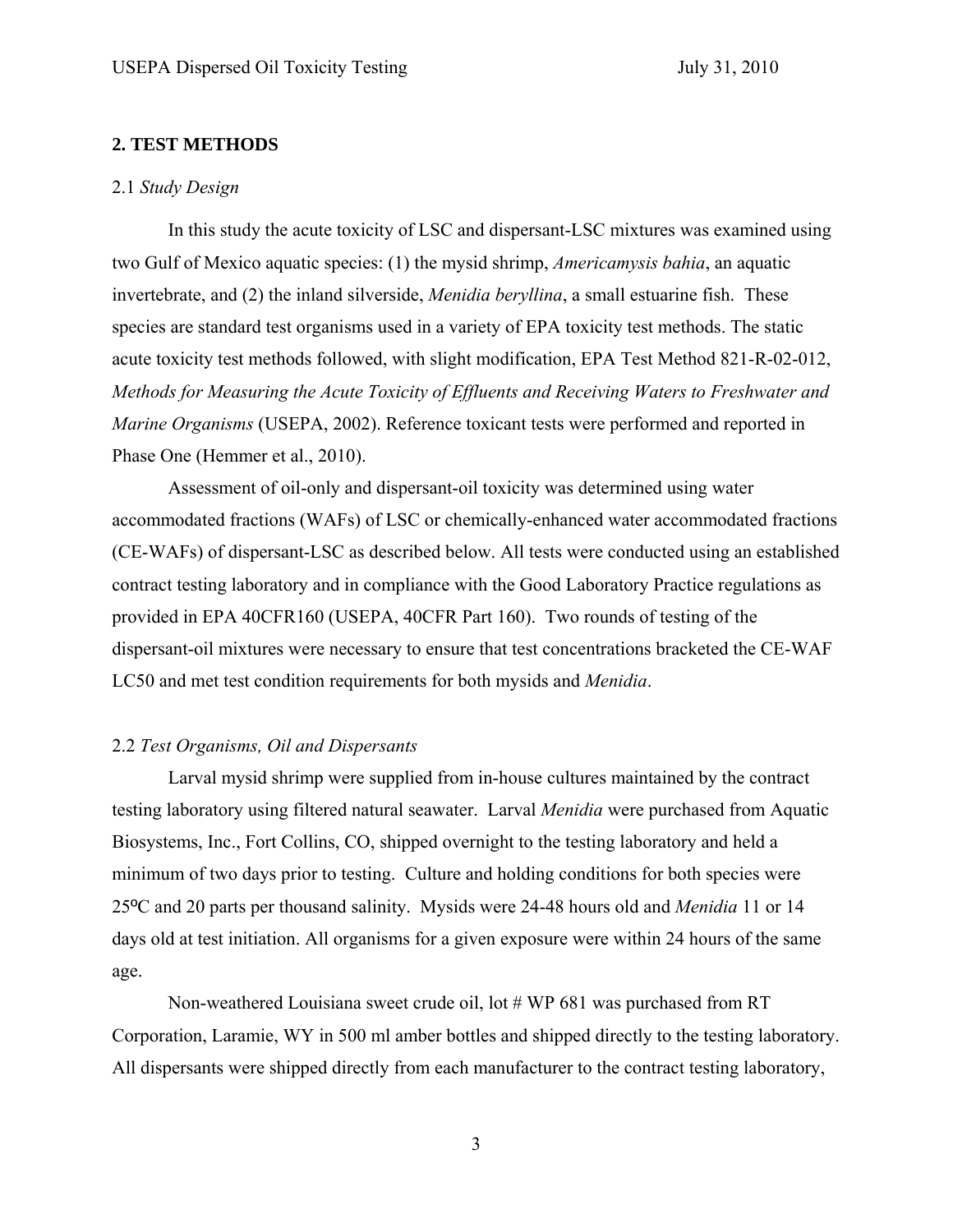logged into their test material center and maintained in accordance with GLP and Chain-of-Custody requirements.

## 2.3 *Preparation of Water Accommodated Fractions*

 LSC WAFs and dispersant/LSC CE-WAFs were prepared following the methods of the Chemical Response to Oil Spills: Ecological Effects Research Forum (CROSERF) (Singer et al., 2000) with the variable dilution modification described by Barron and Kaaihue (2003). In brief, glass aspirator bottles containing a hose bib fitted with silicon tubing and clamp at the bottom of the vessels were used to prepare the LSC WAFs. Each bottle was filled with 19L of seawater leaving a 20% headspace above the liquid, a stir bar added and placed on magnetic stir plate. LSC was added at 25g/L seawater using a long tube attached to a glass funnel to reduce production of air bubbles in the surface slick. The stir plate was adjusted to obtain an oil vortex of 25% of the total volume of seawater which provided a similar mixing energy in each WAF preparation. The bottles were securely covered and the solutions mixed for 18 hours then allowed to settle for 6 hours. The WAF (aqueous phase) was removed from the bottom without disturbance of the oil slick remaining on the surface. The WAF was remixed after removal and 2 liters of the WAF was used for analysis of TPH with the remaining volume available for preparation of the test solutions.

 The method for the preparation of each of the 8 dispersant/LSC CE-WAFs followed the LSC WAF procedure with the addition of each dispersant at a ratio of 1:10 dispersant to oil (2.5 g/L) after the 25% oil vortex was established. Mixing and settling times followed the oil-only procedures above. Dispersant manufacturers have generally recommended application rates using dispersant to oil ratios between 1:50 to 1:10 depending on oil type and sea conditions. A ratio of 1:10 is the standard recommendation for dispersant toxicity testing because it maximizes the effect of the dispersant on oil in the CE-WAF (Barron and Kaiihue, 2003).

#### 2.4 *Preparation of Test Solutions*

 Separate oil-only WAFs were used for preparing test solutions for mysids and *Menidia* with LSC. For dispersant-oil testing, each CE-WAF was divided and used to prepare solutions for both mysid and *Menidia* tests. Natural filtered seawater adjusted to 20 parts per thousand with laboratory well water was used for all static acute tests. Larval mysids and *Menidia* were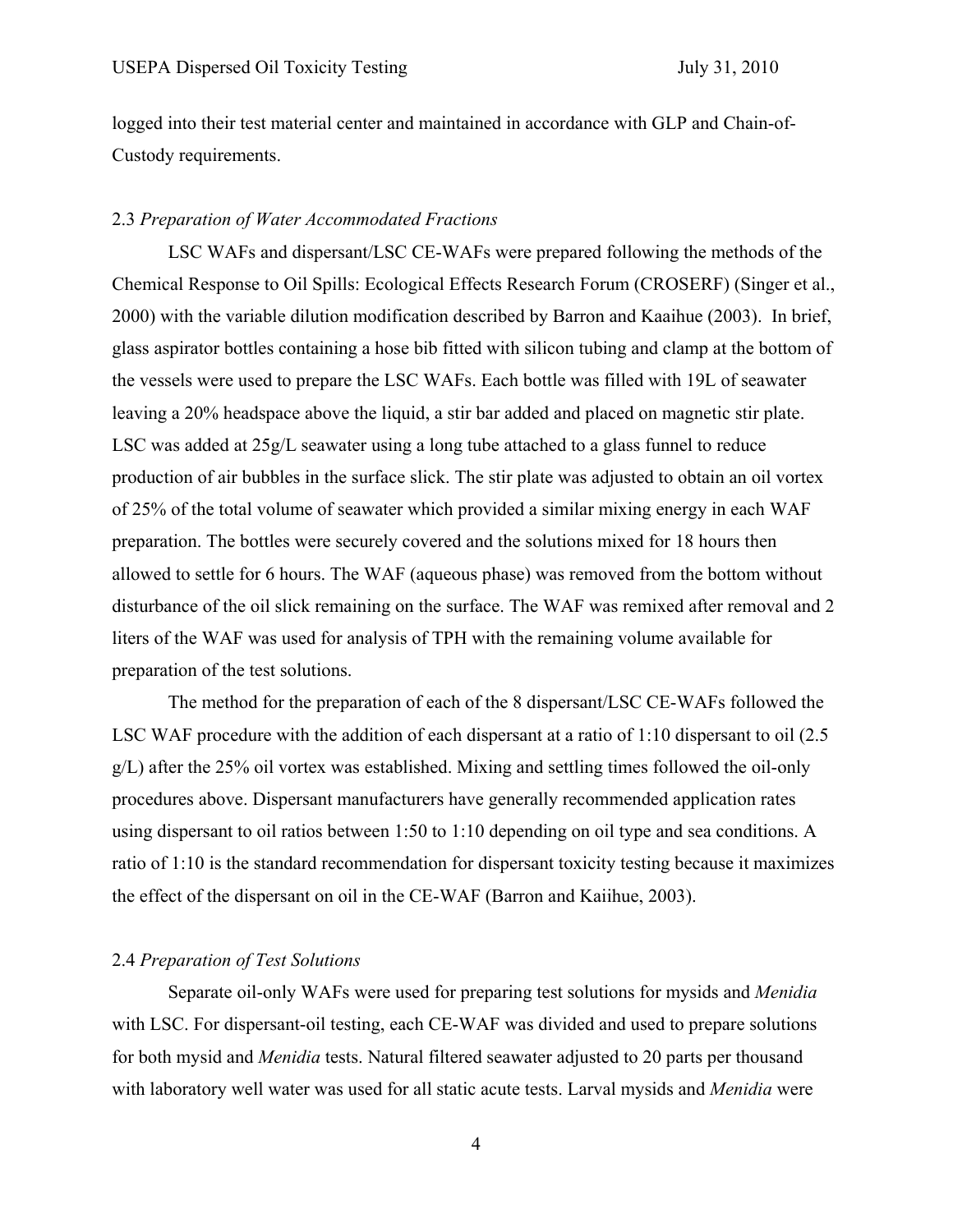treated with dilutions of LCS WAF or dispersant/oil CE-WAF plus an untreated seawater control. Six concentrations (plus control) of the oil-only WAF was tested, with the highest exposure level being 100% WAF. Each of the dispersant/oil CE-WAF tests was performed with 6 to 8 exposure concentrations (plus control) in order to bracket the median lethal concentration (Table 1).

#### 2.5 *Exposure Conditions*

 Three replicates were conducted for each exposure concentration. Test organisms were randomly assigned across exposure and control treatments with each replicate receiving 10 animals for a total of 30 animals per treatment level. One liter beakers containing 1L of test solution were maintained in 25º C temperature-controlled water baths under a photoperiod of 16 hr light:8 hr dark. All test vessels were continuously aerated (100 bubbles/min). The duration of the acute tests was 48 hrs for mysids and 96 hrs for *Menidia*. Temperature was monitored continuously using max-min thermometers; salinity and dissolved oxygen was measured once per day.

#### 2.6 *Analytical Chemistry*

 A one L sample was collected from each WAF and two replicate 1 L samples were collected from each CE-WAF for analysis of total petroleum hydrocarbons (TPH), the standard method for quantifying oil in water. Each sample was extracted with hexane, reduced to 1 mL and analyzed by GC-FID following EPA SW-846, Method 8015B –DRO. Additional analyses were performed on the CE-WAFs of Corexit 9500A and JD-2000 to provide tentative identification of single high level chemical peaks in the chromatograms. The peaks were identified as non-petroleum hydrocarbon constituents in Corexit 9500A and JD-2000 and were removed from the calculation of their respective TPH values. Final CE-WAF concentrations of TPH were determined as the average of the two replicate measured values and reported as mg TPH/L.

#### 2.7 *Statistical Analysis*

 The commercially available statistical software package, CETIS® was used for the calculation of LC50 values using an automated decision tree adapted from EPA for selection of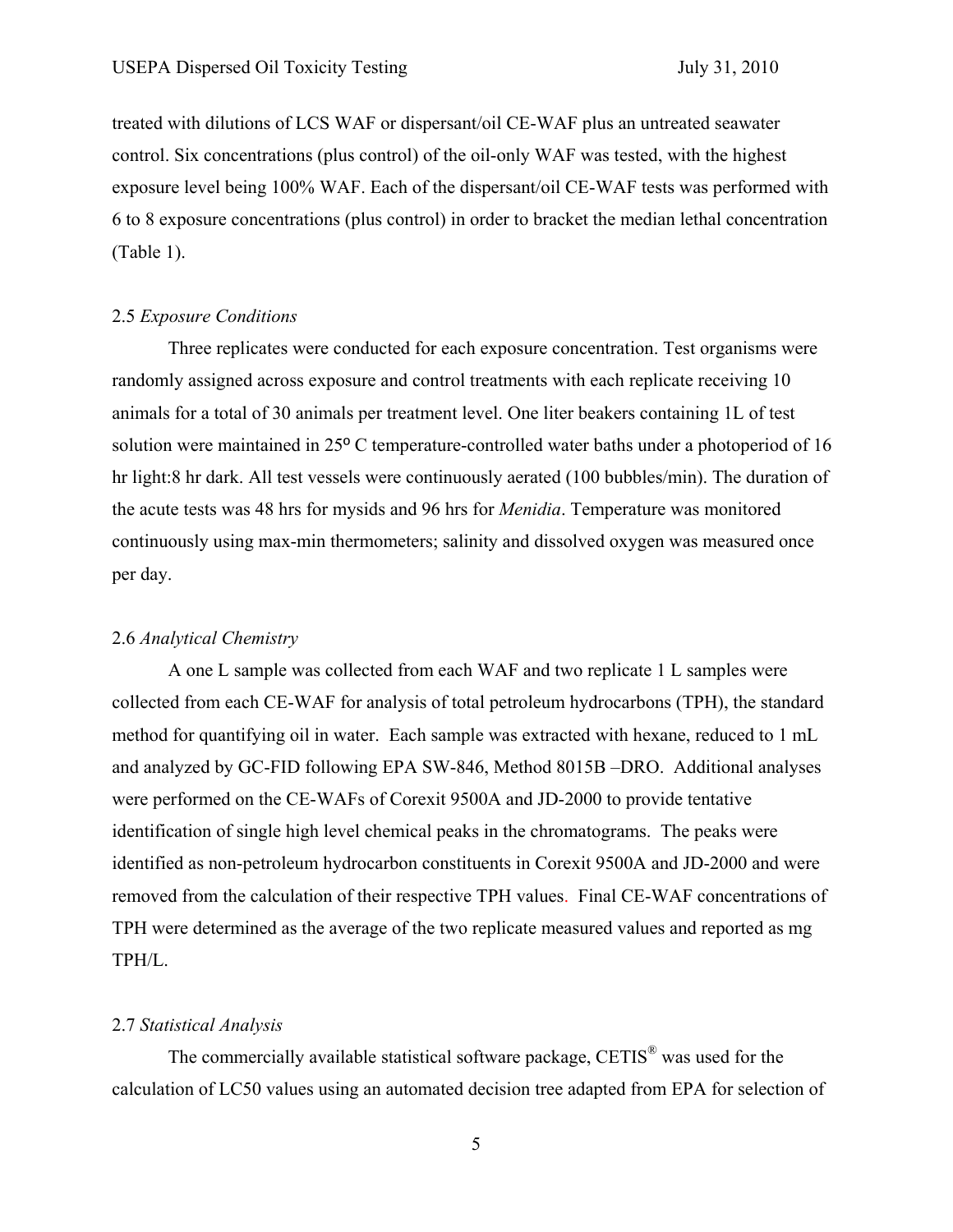the appropriate statistical method (CETIS, 2009; USEPA, 1994). The LC50 is defined as the concentration of a substance causing mortality in 50% of test organisms for a specified time interval, in this case, 48-hours for the mysid test and 96-hours for the silverside test. The nonparametric Spearman-Karber and Trimmed Spearman-Karber methods were used to calculate the LC50 values and 95% confidence intervals. LC50 values are reported as parts per million  $(mg/L)$ .

## **3. RESULTS**

## 3.1 *Oil-only Acute Tests with Mysid and Menidia*

## 3.1.1 *Test Acceptability*

Control performance met all criteria for an acceptable exposure in each test  $(≥90\%$ survival) for both mysid and *Menidia* exposures. All water quality parameters in all treatments were within ranges specified in the protocol for each species.

#### 3.1.2 *Measured TPH and Toxicity Results*

The measured TPH concentration in the LSC WAF used for the acute mysid test was 4.4 mg/L, resulting in a calculated LC50 value of 2.7 mg/L and corresponding 95% confidence interval of 2.5-3.0 mg/L. The measured TPH concentration in LSC WAF used for the acute test with *Menidia* was 2.9 mg/L. *Menidia* mortality did not exceed 7% in the highest concentration tested consisting of 100% WAF, indicating that the oil-only LC50 was greater than 2.9 mg/L. Retesting of *Menidia* with LSC WAF is scheduled and will be reported when complete.

EPA uses a five-step scale of toxicity categories to classify pesticides based on their acute toxicity to aquatic organisms which is provided in Table 2 (USEPA, 2010b). Using this toxicity classification, LSC would be classified as moderately toxic to mysids and the toxicity of LSC to *Menidia* is estimated to be within the range of moderately toxic to practically non-toxic.

## 3.2 Measured *TPH in Dispersant-oil CE-WAF*

TPH in 100% CE-WAF ranged from 6.8 mg/L for JD-2000 to 1800 mg/L for ZI-400 (Table 1). The CE-WAFs for Corexit 9500A and JD-2000 each contained a single large nonpetroleum hydrocarbon chemical peak. The chromatogram peak areas associated with these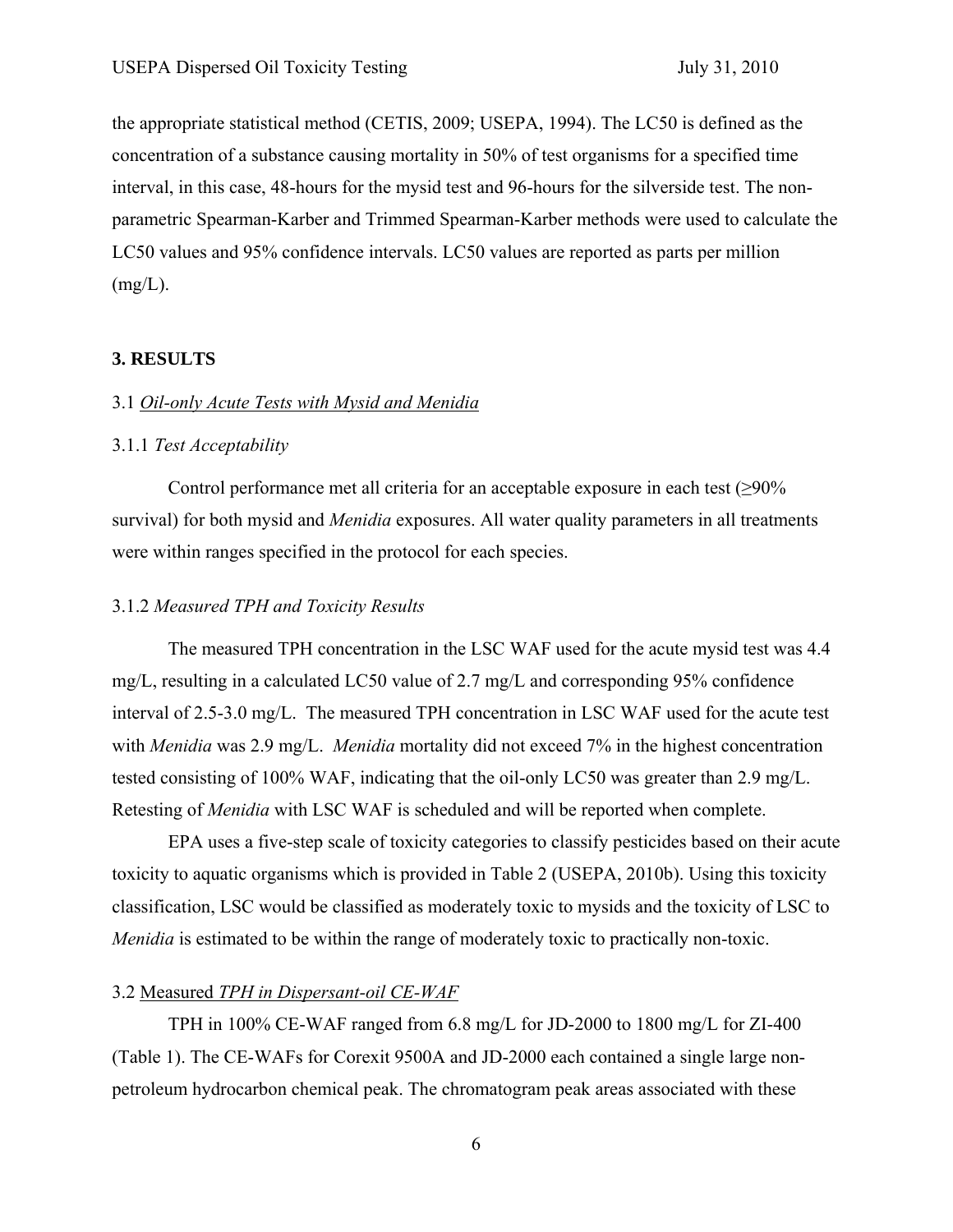compounds were removed from the calculation of TPH prior to determination of the LC50 values and 95% confidence intervals for Corexit 9500A and JD-2000.

## 3.3 *Dispersant-oil Toxicity Tests - Mysids*

## 3.3.1 *Acceptability of initial tests*

Control performance met all criteria for an acceptable exposure  $(\geq 90\%$  survival) in all initial tests. A definitive LC50 was determined for the initial test with Saf-Ron Gold CE-WAF and all water quality parameters were within ranges specified in the protocol for all treatments. Initial tests with CE-WAFs of Dispersit SPC 1000, Nokomis 3-AA, Nokomis 3-F4 and ZI-400 had LC50s less than the lowest concentration tested which required a second round of testing. A second round of testing was also required for Corexit 9500A, JD-2000 and Sea Brat #4 because of temperature or dissolved oxygen deviations from protocols. Reference toxicant tests are reported in Hemmer et al. (2010).

## 3.3.2 *Acceptability of Second Round Tests*

Control performance met all criteria for an acceptable exposure ( $\geq$  90% survival) in each of the CE-WAF tests conducted in round two. All water quality parameters were within ranges specified in the test protocol for mysids and definitive LC50 values were determined for each of the seven dispersant-oil CE-WAFs tested.

## 3.3.3 *Mysid Definitive Test Results*

The LC50 values for dispersant-oil acute toxicity tests with mysids ranged from 0.39 to 9.7 mg TPH/L for Nokomis 3-AA and ZI-400, respectively (Table 3). Using the EPA toxicity classification, oil-dispersant mixtures using Nokomis 3-AA would be considered highly toxic, whereas Corexit 9500A, Dispersit SPC 1000, JD-2000, Nokomis 3-F4, Saf-Ron Gold, Sea Brat #4 and ZI-400 would be classified as moderately toxic to mysid shrimp.

## 3.4 *Dispersant-oil Toxicity Tests – Menidia*

## 3.4.1 *Acceptability of initial tests*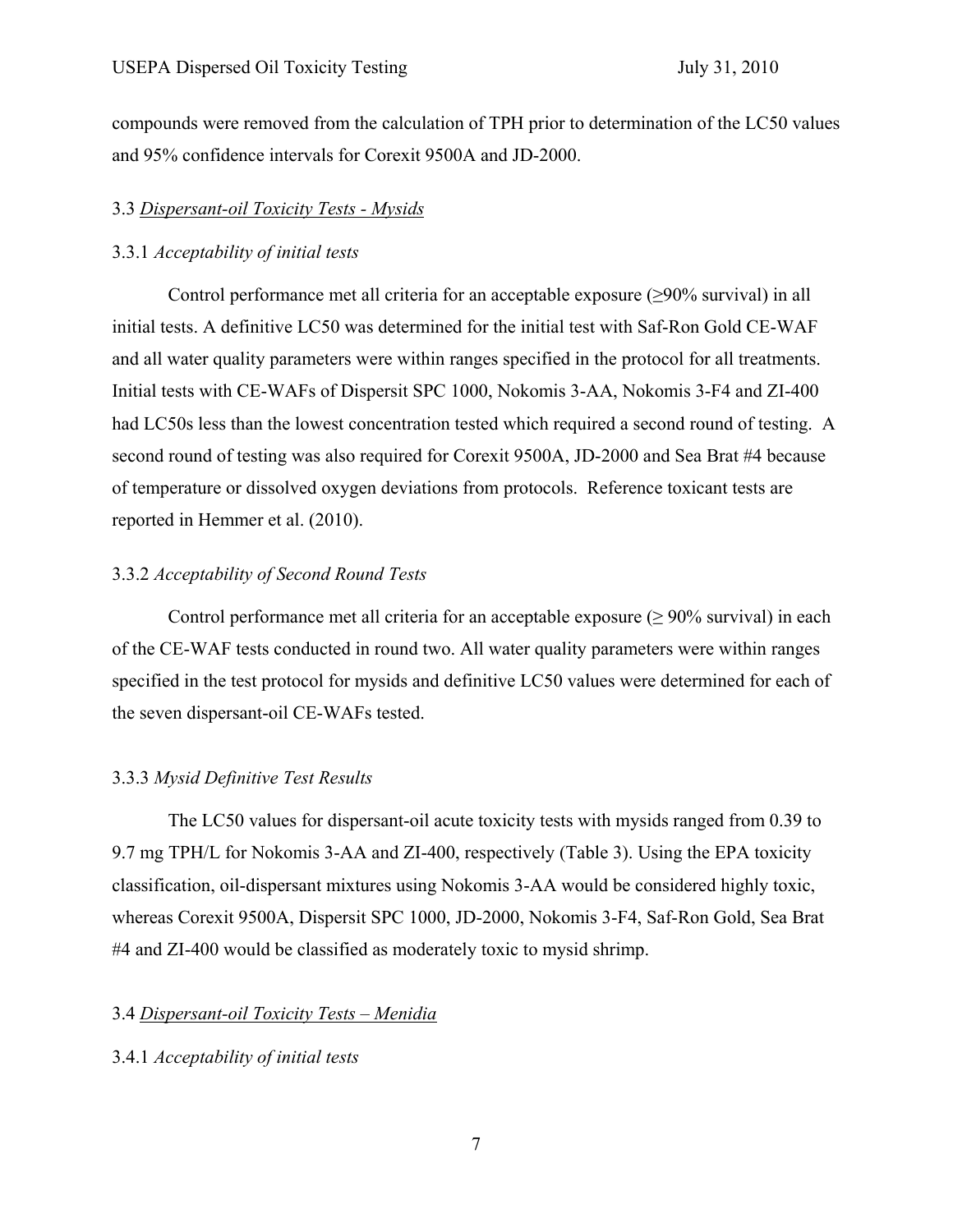Control performance met all criteria for an acceptable exposure ( $\geq$ 90% survival) in all initial tests. Initial tests with CE-WAFs of Dispersit SPC 1000, Nokomis 3-AA, Nokomis 3-F4 Saf-Ron Gold and ZI-400 had LC50s less than the lowest concentration tested, which required a second round of tests to be conducted. Second round testing was also required for Corexit 9500A, JD-2000 and Sea Brat #4 due to temperature or dissolved oxygen deviations from protocols. Reference toxicant tests are reported in Hemmer et al. (2010).

## 3.4.2 *Acceptability of second round tests*

Control performance met all criteria for an acceptable exposure ( $\geq$  90% survival) in each of the CE-WAF tests conducted in round two. All water quality parameters were within ranges specified in the test protocol for *Menidia*. In the second round of acute tests, LC50 values and 95% confidence intervals were successfully determined for all eight dispersant-oil CE-WAFs.

## 3.4.2 *Menidia Definitive Test Results*

The LC50 values for dispersant-oil acute toxicity tests with *Menidia* ranged from 0.64 for Dispersit SPC 1000 to 13.1 mg TPH/L for ZI-400 (Table 3). Using the EPA toxicity classification, oil-dispersant mixtures using Dispersit SPC 1000 or Nokomis 3-AA would be considered highly toxic, whereas Corexit 9500A, JD-2000, Nokomis 3-F4, Saf-Ron Gold and Sea Brat #4 would be classified as moderately toxic and ZI-400 as slightly toxic to inland silversides.

#### **4. CONCLUSIONS**

The present study provided an independent, consistent, and quantitative assessment of acute toxicities of Louisiana sweet crude (LSC) oil and eight dispersant-LSC mixtures to two aquatic species inhabiting Gulf of Mexico waters. Toxicity was determined as the LC50 (mg TPH/L or ppm) derived from standard short term acute tests using standard test species, specifically the Gulf mysid, *Americamysis bahia*, and the inland silverside, *Menidia beryllina*. LSC oil alone was found to be moderately toxic to mysids with a toxicity value (i.e., LC50) of 2.7 mg TPH/L, whereas the toxicity to *Menidia* was not definitively determined (LC50 >2.9 mg TPH/L). In the dispersant-LSC acute tests, the toxicity values for mysids and *Menidia* ranged over two orders of magnitude (0.39 to 13.1 mg TPH/L). For mysid shrimp, Nokomis 3-AA was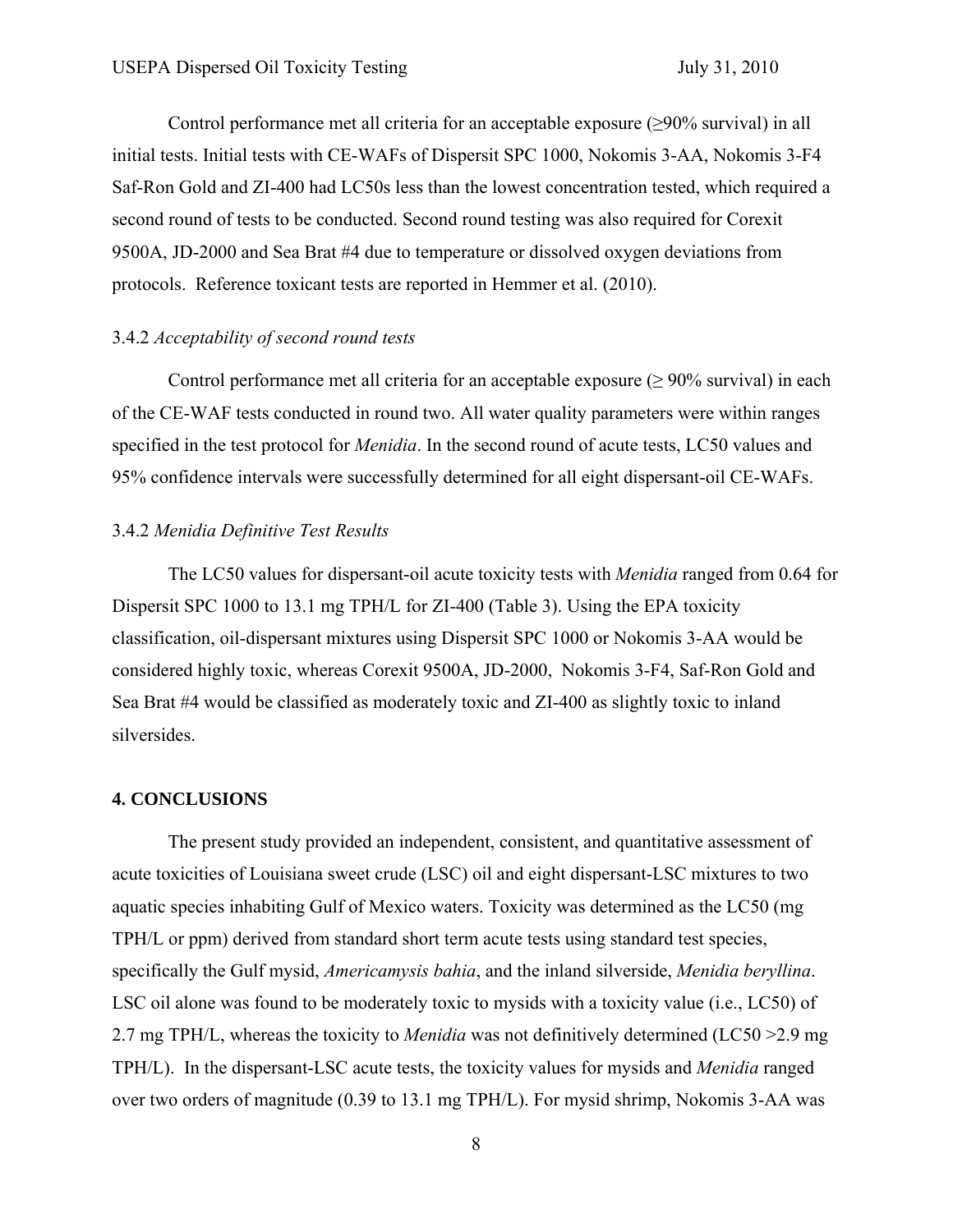the most toxic and ZI-4000 the least toxic. For *Menidia*, Dispersit SPC 1000 and Nokomis 3-AA were the most toxic and ZI-4000 the least toxic of the dispersant-oil mixtures. The other five dispersant/LSC mixtures had generally similar toxicity to mysids and *Menidia*, with LC50 values ranging from 1.4 to 9.7 mg TPH/L.

Overall, the dispersants/LSC mixtures were classified as being highly toxic to moderately toxic depending on the test species and dispersant. The ZI-400/LSC mixture was the exception and would be considered only slightly toxic to *Menidia*. Corexit 9500A, the dispersant that has been applied offshore at the surface and in the deep ocean, falls into the moderately toxic category for both species. For all eight dispersants in both test species, the dispersants alone were less toxic than the dispersant-oil mixture. For mysids, LSC had greater toxicity (lower LC50s) than the eight dispersants when tested alone. LSC alone had similar toxicity to mysids as the dispersant-oil mixtures, with exception of greater toxicity of the Nokomis 3-AA/LSC mixture. The LSC results for *Menidia* were inconclusive because an LC50 was not determined at the highest tested concentration. Additional testing of the toxicity of LSC to *Menidia* will be performed by EPA.

Short-term acute toxicity tests using consistent methodologies and test organisms provide important and fundamental information on oil spill dispersants and other toxicants. The comparative toxicity analysis of dispersants, sweet crude oil and dispersant-sweet crude oil mixtures on standard aquatic test species provide an improved understanding of potential toxicological effects associated with this oil spill and help inform future decision-making.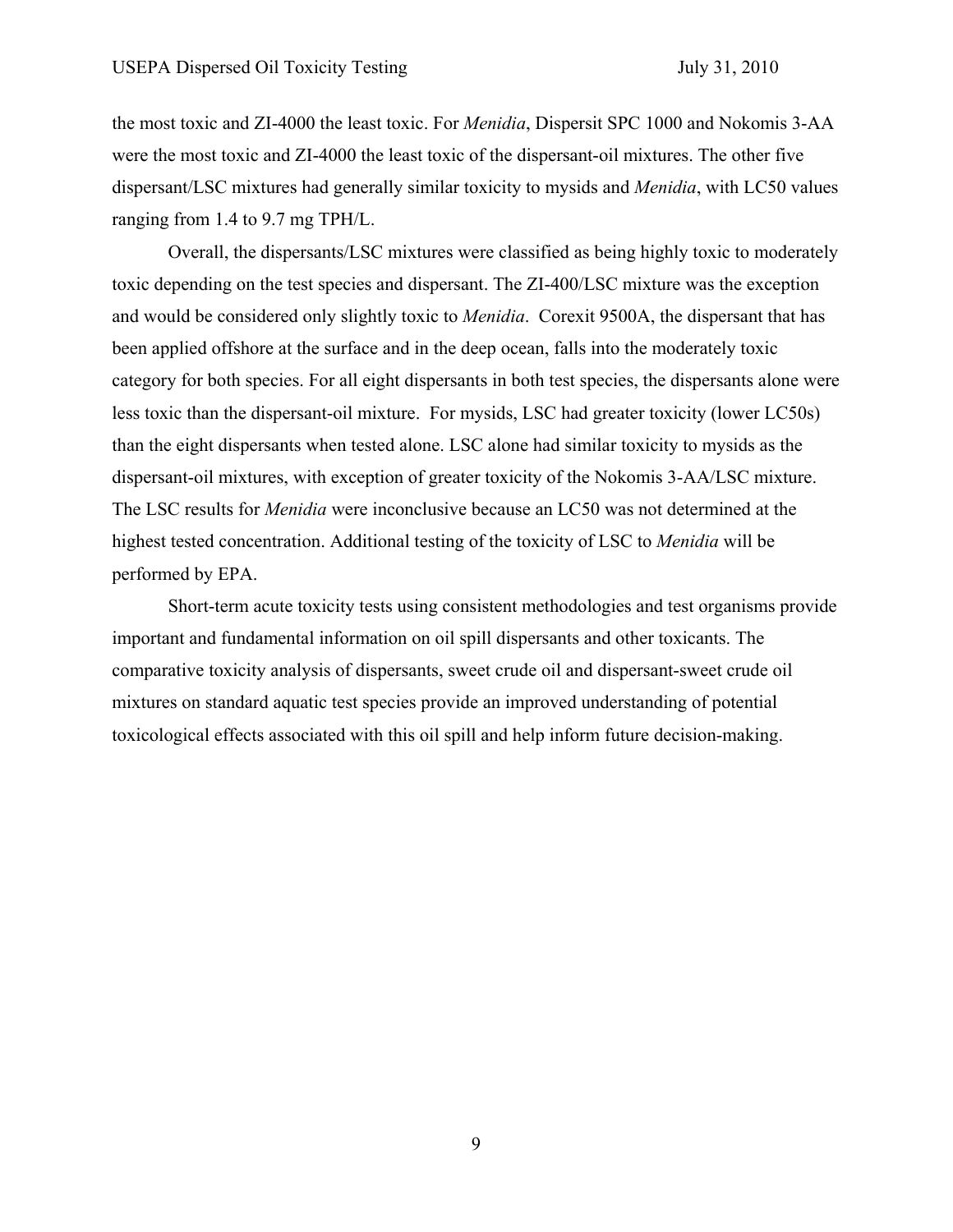## **6.0 References**

- Barron, M.G. and L. Kaaihue. 2003. Critical evaluation of CROSERF test methods for oil dispersant toxicity testing under subarctic conditions. *Marine Poll. Bull.* 46:1191-1199
- CETIS. 2009. Comprehensive Environmental Toxicity Information System: Users Manual. Tidepool Scientific Software, McKinleyville, CA.
- Hemmer, M.J., M.G. Barron, and R.M. Greene. 2010. Comparative Toxicity of Eight Oil Dispersant Products on Two Gulf of Mexico Aquatic Test Species. (http://www.epa.gov/bpspill/reports/ComparativeToxTest.Final.6.30.10.pdf)
- Judson, R.S., M.T. Martin, D.M. Reif, K.A. Houck, T.B. Knudsen, D. M. Rotroff, M. Xia, S. Sakamuru, R. Huang, P. Shinn, C.P. Austin, R.J. Kavlock and D.J. Dix. 2010. Analysis of Eight Oil Spill Dispersants Using Rapid, In Vitro Tests for Endocrine and Other Biological Activity. *Environ. Sci. Technol*. 44: 5971-5978. (http://pubs.acs.org/doi/abs/10.1021/es102150z
- Singer, M.M., D. Aurand, G.E.Bragins, J.R.Clark, G.M.Coelho, M.L. Sowby and R.S.Tjeerdema 2000. Standardization of preparation and quantification of water-accommodated fractions of petroleum for toxicity testing. *Mar Pollut Bull* 40:1007-1016.
- USEPA. 40 CFR, Part 160. Federal Insecticide, Fungicide, and Rodenticide Act. Good Laboratory Practices Standards; Final Rule. Office of the Federal Register, National Archives and Records Administration. U.S. Government Printing Office, Washington, D.C.
- USEPA. 1994. Short-Term Methods for Estimating the Chronic Toxicity of Effluents and Receiving Waters to Marine and Estuarine organisms,  $2<sup>nd</sup>$  ed. Environmental Monitoring Systems Laboratory, Office of Research and Development, U.S. Environmental Protection Agency, Cincinnati, OH. EPA/600/4-51/003.
- USEPA. 2002. Methods for Measuring the Acute Toxicity of Effluent and Receiving Waters to Freshwater and Marine Organisms. 5<sup>th</sup> Edition, October 2002. EPA-821-R-02-012. U.S. Environmental Protection Agency, Washington, D.C.
- USEPA. 2010a. http://www.epa.gov/emergencies/content/ncp/product\_schedule.htm
- USEPA. 2010b. http://www.epa.gov/oppefed1/ecorisk\_ders/toera\_analysis\_eco.htm#Ecotox. Accessed June 23, 2010.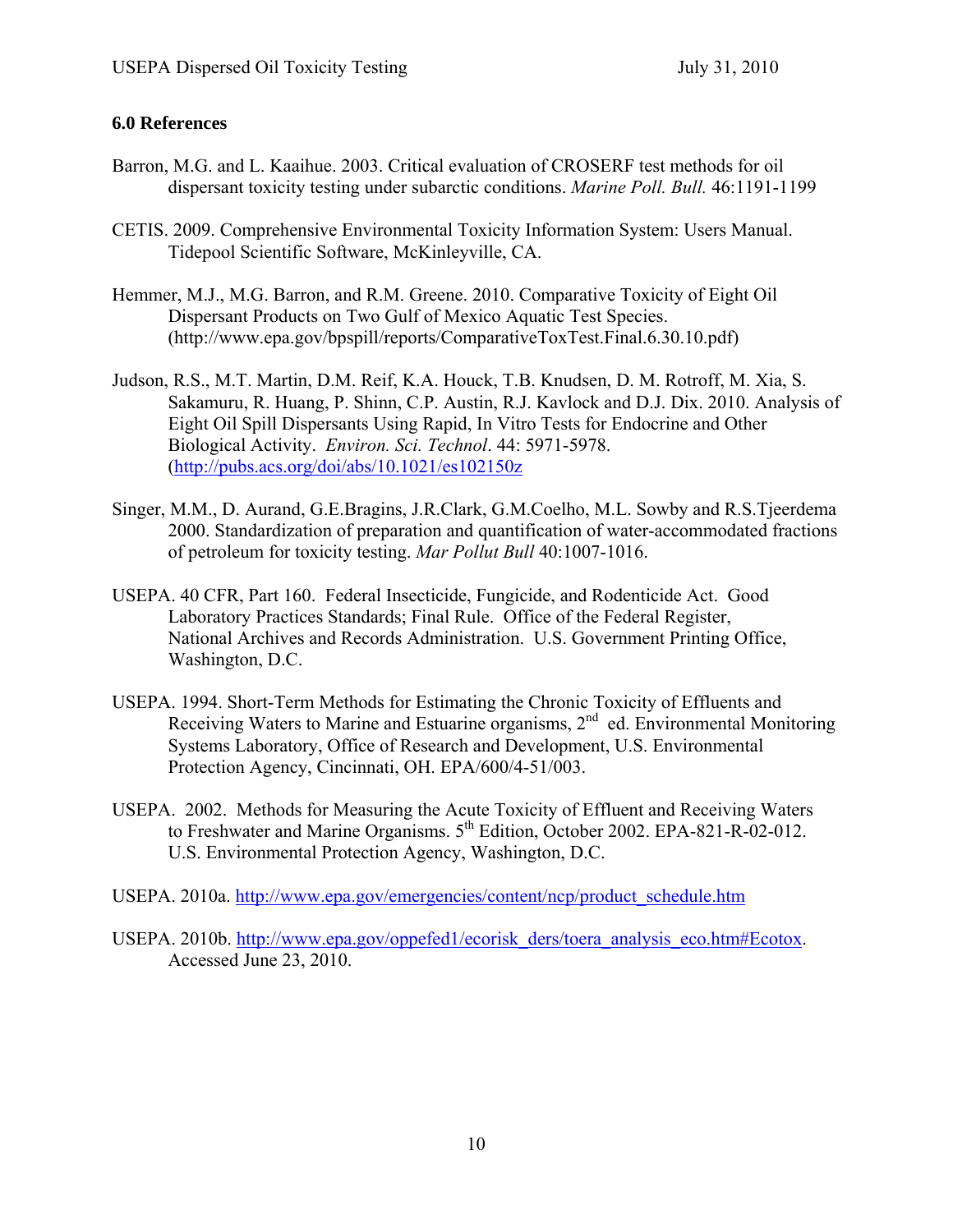Table 1. Measured concentrations and visual observations, and % exposure concentrations of dispersant-oil CE-WAFs preparations used in acute toxicity tests with mysid shrimp and inland silversides.

|                                 |                                                       |                                                 | <b>Definitive Test Concentrations</b><br>$(\%$ CE-WAF) |                                                 |  |  |
|---------------------------------|-------------------------------------------------------|-------------------------------------------------|--------------------------------------------------------|-------------------------------------------------|--|--|
|                                 |                                                       |                                                 |                                                        |                                                 |  |  |
| Dispersant-LSC<br><b>CE-WAF</b> | <b>CE-WAF</b><br><b>Visual</b><br><b>Observations</b> | <b>Measured TPH</b> in<br>100% CE-WAF<br>(mg/L) | <b>Mysid Shrimp</b><br>(Americamysis bahia)            | <b>Inland Silverside</b><br>(Menidia beryllina) |  |  |
| Corexit 9500A                   | Very dark brown                                       | 44.6                                            | 50, 25, 13, 6.3, 3.1,<br>1.6                           | 100, 50, 25, 13, 6.3,<br>3.1                    |  |  |
| Dispersit SPC 1000              | Cloudy beige                                          | 400                                             | 3.1, 1.6, 0.8, 0.4, 0.2<br>0.1, 0.05                   | 6.3, 3.1, 1.6, 0.8, 0.4,<br>0.2, 0.1, 0.05      |  |  |
| JD-2000                         | Slightly cloudy with<br>oil particulates              | 6.8                                             | 100, 50, 25, 13, 6.3,<br>3.1                           | 100, 50, 25, 13, 6.3,<br>3.1                    |  |  |
| Nokomis 3-AA                    | Slightly cloudy beige                                 | 87                                              | 3.1, 1.6, 0.8, 0.4, 0.2<br>0.1, 0.05                   | 6.3, 3.1, 1.6, 0.8, 0.4,<br>0.2, 0.1, 0.05      |  |  |
| Nokomis 3-F4                    | Dark cloudy brown                                     | 1600                                            | 3.1, 1.6, 0.8, 0.4, 0.2<br>0.1, 0.05                   | 3.1, 1.6, 0.8, 0.4, 0.2,<br>0.1, 0.05, 0.025    |  |  |
| Saf-Ron Gold                    | Cloudy pearlescent<br>white                           | $57$ (mysid)<br>63 (Menidia)                    | 50, 25, 13, 6.3, 3.1,<br>1.6                           | 6.3, 3.1, 1.6, 0.8, 0.4,<br>0.2                 |  |  |
| Sea Brat #4                     | Slightly cloudy,<br>brown tint                        | 86                                              | 6.3, 3.1, 1.6, 0.8, 0.4,<br>0.2                        | 13, 6.3, 3.1, 1.6, 0.8,<br>0.4                  |  |  |
| $ZI - 400$                      | Very cloudy brown                                     | 1800                                            | 6.3, 3.1, 1.6, 0.8, 0.4,<br>0.2 0.1, 0.05              | 3.1, 1.6, 0.8, 0.4, 0.2,<br>0.1, 0.05, 0.025    |  |  |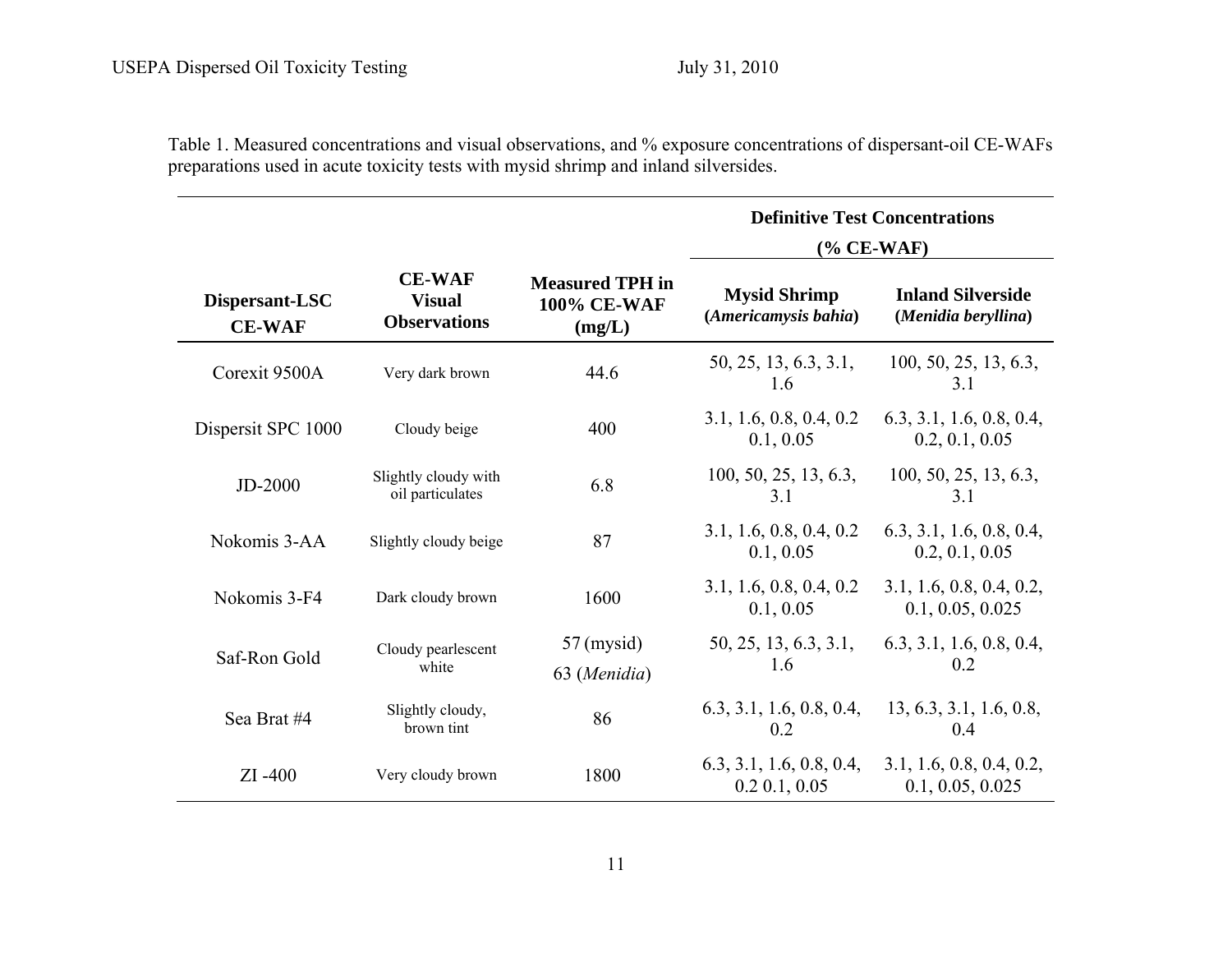Table 2. EPA five-step scale of toxicity categories used to classify chemicals based on their acute toxicity (USEPA, 2010b).

| $LC50$ (ppm)          | <b>Toxicity Classification</b> |
|-----------------------|--------------------------------|
| >100                  | <b>Practically Nontoxic</b>    |
| $>10$ to 100          | <b>Slightly Toxic</b>          |
| $>1$ to 10            | Moderately Toxic               |
| $0.1 \text{ to } 1.0$ | <b>Highly Toxic</b>            |
| < 0.1                 | Very Highly Toxic              |